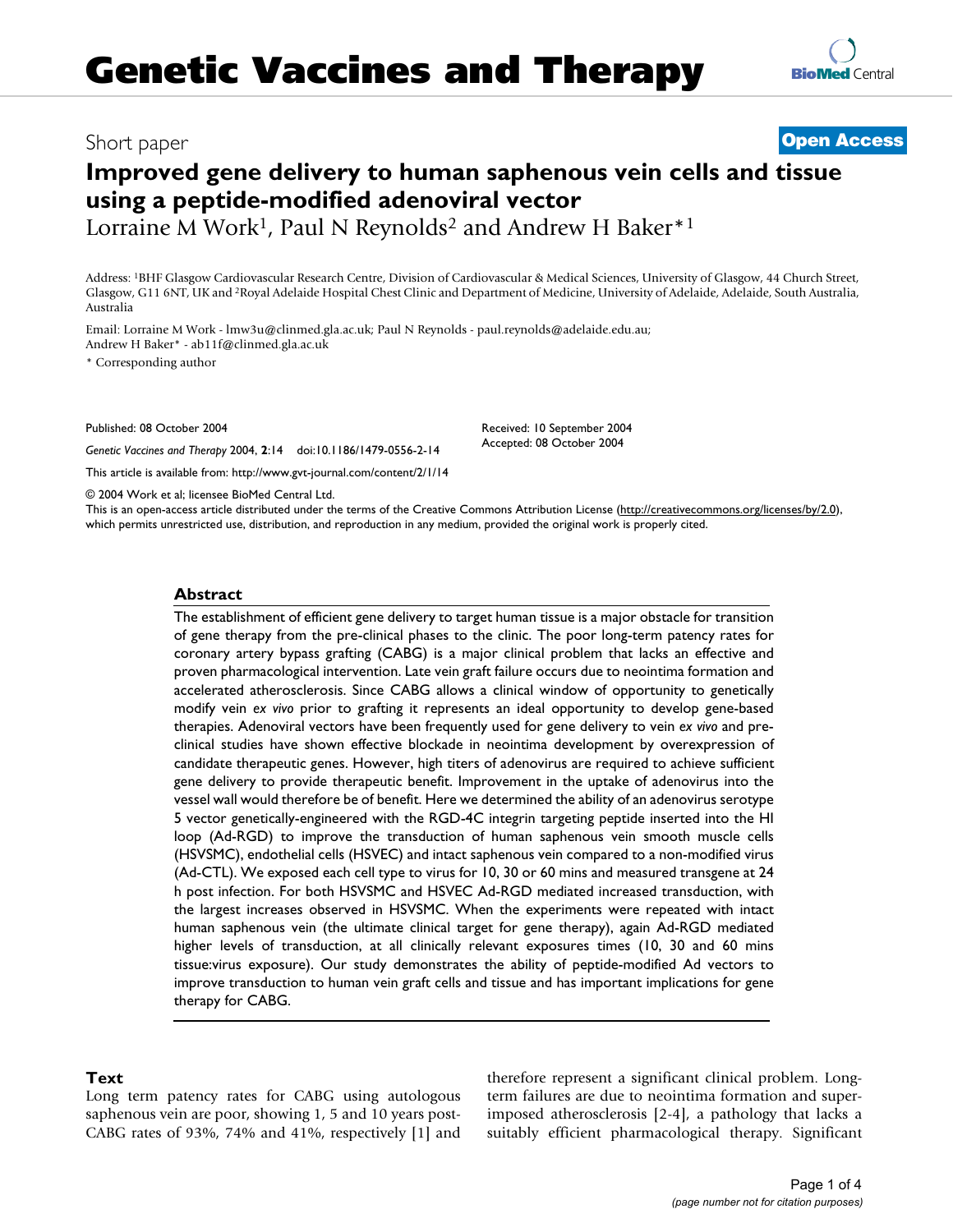contributions of vascular smooth muscle cell (SMC) proliferation and migration have been documented [2-4]. Anti-proliferative strategies are in phase III clinical trial using decoy oligonucleotides to the transcription factor E2F, a strategy that has shown considerable promise preclinically [5,6] and also in early stage human trials [7]. We, and others have adopted the alternate strategy of gene therapy to prevent CABG failure [8]. CABG is an "ideal" clinical scenario for gene therapy since saphenous vein can be genetically modified *ex vivo* following leg harvesting and prior to coronary grafting. This unique "clinical window" has clear safety advantages over *in vivo* gene delivery since excess vector can be removed from the graft prior to coronary grafting. However, the clinical window is short (likely 10–60 minutes) and therefore necessitates the use of an efficient vector system for gene delivery. Adenoviral vectors have proven efficient for gene delivery in this context [9] although high titers are required to provide sufficient levels of gene delivery to achieve therapeutic gain using transgenes such as tissue inhibitor of metalloproteinases-3 [9], endothelial nitric oxide synthase [10] and p53 [11]. The latter study defined the rationale behind use of adenoviral vectors since long-term benefit on graft remodelling was shown at 3 months, even though the virus was only present for 2–4 weeks post grafting [11]. Any improvement in gene delivery above that mediated by adenoviral serotype 5 vectors would be very encouraging for clinical translation of pre-clinical therapies. To this end, a number of strategies have emerged including fiber switching (pseudotyping) and modification of adenovirus type 5 fibers with targeting peptides. Pseudotyping the fiber from adenovirus serotype 16, which binds CD46 [12], dramatically improves transduction to vascular cells including intact human saphenous vein allowing lower doses of vector to be used to achieve attractive levels of gene delivery to grafts *ex vivo* [13]. Likewise, gene delivery to vascular smooth muscle cells can be enhanced by incorporation of cell targeting peptides isolated by phage display into the HI loop of the adenovirus fiber [14], the preferred site for peptide insertion [15]. In the context of improved gene delivery mediated by the RGD-4C peptide, which was isolated by phage display and targets  $\alpha_{\rm v}$  integrins [16], this has been shown for rabbit grafts [17] although the vast majority of data is based on gene delivery for cancer [18]. Since SMC show poor coxsackie and adenovirus receptor (CAR) availability [19], it is particularly relevant that the RGD-4C peptide may circumvent CAR deficiency on target cells to improve levels of transduction. In this study, we assess the ability of RGD-4C-modified adenovirus serotype 5 vectors to enhance gene delivery to human saphenous vein SMC and EC as well as to intact human saphenous vein *ex vivo*, the ultimate clinical target.

HSVEC were obtained by enzymatic collagenase digestion of human saphenous vein and maintained in endothelial cell complete media (TCS CellWorks, UK) supplemented with 20%  $(v/v)$  foetal calf serum (FCS; PAA laboratories, UK). HSVSMC were grown from medial explants from the same material and maintained in Dulbecco's modified Eagle's medium (DMEM) with 4500 mg/l glucose supplemented with 20% (v/v) FCS and 100 IU/ml penicillin, 100 µg/ml streptomycin and 2 mmol/l L-Glutamine. All cells were grown in a humidified atmosphere with 5%  $CO<sub>2</sub>$  at 37°C. Cells were plated to reach 80% confluence 24 hours later. HSVEC or HSVSMC were infected in 96 well plates with increasing doses [plaque forming units (pfu) / cell] of Ad vectors for 10, 30, 60 mins at 37°C. The cells were washed twice in PBS and the media changed. 24 hours post-infection, the cells were again washed in PBS, lysed in PBS/0.2% Triton-X-100 and transduction quantified using the Wallac 1420 (Victor2) Multilabel Counter with recombinant eGFP (Clontech, Basingstoke, UK) as a standard. Reporter gene expression was normalised for total protein using the bicinchoninic acid (BCA) protein assay (Perbio, UK) with bovine serum albumin as standard, measured using a VICTOR2 plate reader. Exposure of HSVEC to Ad-CTL or Ad-RGD [50 plaque forming units (pfu) / cell] resulted in a time-dependent increase in the level of transduction (Figure [1A](#page-2-0)). At each time point studied (10, 30 or 60 mins), Ad-RGD mediated a significantly enhanced level of transgene expression compared to Ad-CTL (Figure [1A](#page-2-0)). Fluorescent microscopy demonstrated that control levels of infection with Ad-CTL were relatively high in HSVEC but further enhanced using the RGD-modified Ad (Figure [1](#page-2-0)A) at all time points tested. This is consistent with HSVEC expressing moderate CAR levels [14,19] allowing transduction of cells by Ad-CTL but the RGD-4C vector can further improve virus uptake. In HSVSMC, Ad-RGD again mediated a marked and significant enhancement in levels of transgene expression at all time points studied (Figure [1B](#page-2-0)). HSVSMC were much less permissive to non-modified Ad-CTL infection (Figure [1B](#page-2-0)), consistent with our previous observations [14], but enhanced with Ad-RGD to near 100% transduction in HSVSMC by fluorescence microscopy (Figure [1](#page-2-0)B). Again, this effect was evident at all virus:cell exposure time points – 10, 30 and 60 mins. For both HSVEC and SMC similar RGD-4C-mediated increases were observed with different viral doses (10 and 100 pfu/cell; not shown) thereby showing both time- and dose-dependence.

Based on the above we therefore assessed transduction in intact human saphenous vein. In order to quantify transgene expression accurately in tissue extracts we used luciferase-expressing viruses. Intact human saphenous veins were cleaned of surrounding connective tissue and cut into rings 3–4 mm in length. During preparation and infection, veins were maintained in wash medium (RPMI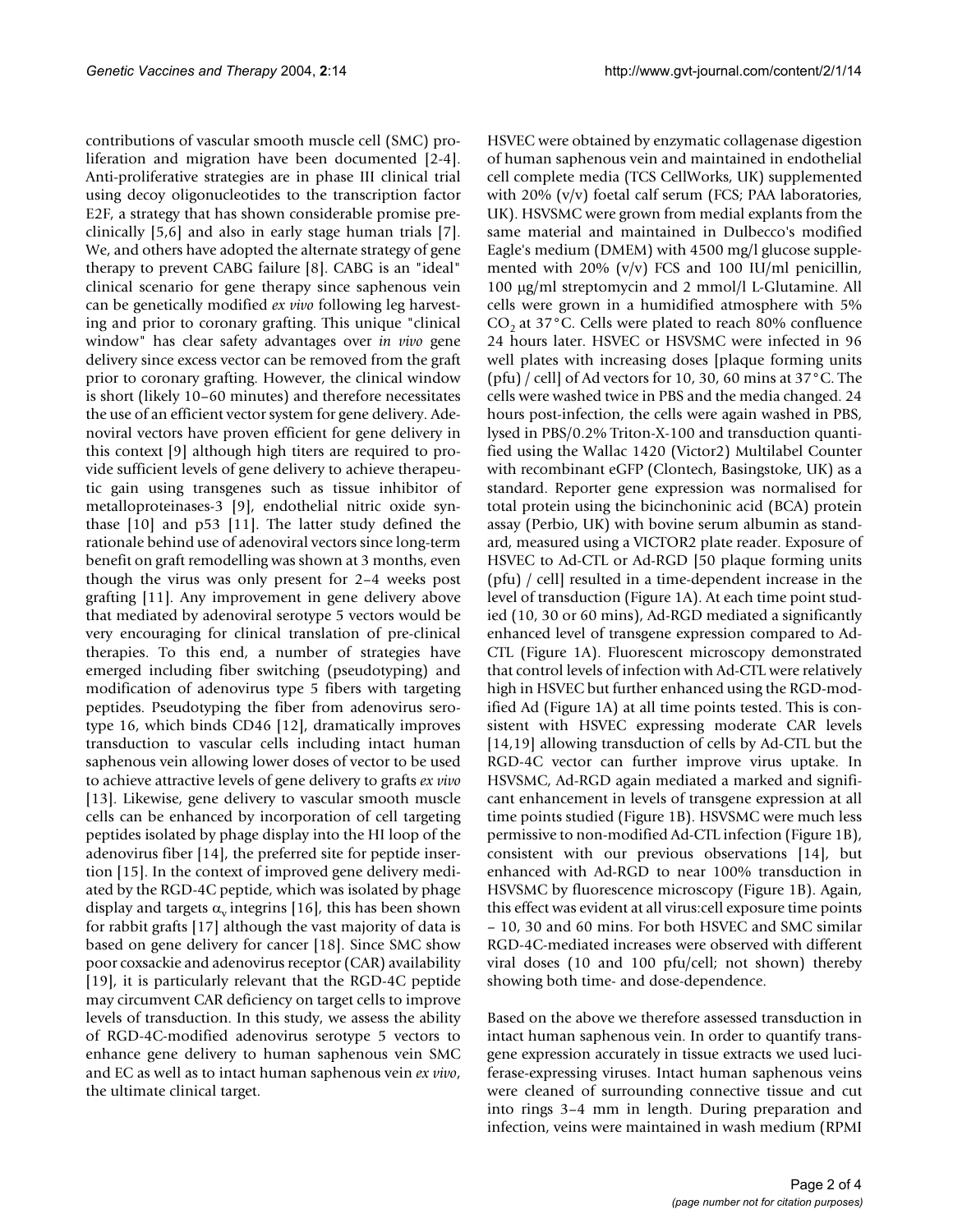<span id="page-2-0"></span>

### Figure 1

Transduction of saphenous vein cells and intact tissue. Ad-CTL and Ad-RGD expressing eGFP were incubated with (A) HSVEC and (B) HSVSMC for different times and gene expression quantified and normalised to protein. Representative fluorescent images are shown. (C) Intact human saphenous vein was incubated with luciferase-expressing vectors and expression quantified. \*Indicates p < 0.05 vs Ad-CTL.

supplemented with 100 IU/ml penicillin, 100  $\mu$ g/ml streptomycin and 2 mmol/l L-glutamine). Individual vein rings were incubated with Ad vectors for 10, 30 or 60 minutes ( $1 \times 10^9$  pfu / ring) before being washed twice in PBS and maintained in organ culture for 5 days. Rings were maintained in wash medium supplemented with 30% (v/ v) FCS. Vein rings were snap frozen in liquid nitrogen and homogenised using a mortar and pestle for determination of reporter gene expression 5 days post-infection. *Ex vivo* homogenates were suspended in 100 µL reporter lysis buffer (RLB) and kept on ice for 1 hour before supernatants were analysed for luciferase expression using the Luciferase Assay System (Promega). 96 well plates were prepared using 10 µL/well of homogenate suspension diluted to a total volume of 100  $\mu$ L with RLB. 100  $\mu$ L of Luciferase Assay Reagent was added to each well and the plate immediately read for 10 seconds per well. Detection was achieved using a Wallac 1420 (VICTOR2) Multilabel Counter with recombinant luciferase (Promega) as a standard and normalised for total protein. Ad-RGDLuc mediated a time-dependent increase in the level of transgene expression that was evident at all exposure times studied – 10, 30 and 60 minutes (Figure [1](#page-2-0)C). This demonstrates that the RGD-4C-modification of Ad vectors can increase transduction to human saphenous vein, especially at short exposure times. The kinetics of virus binding in relation to time is therefore improved through the RGD-4C peptide and has direct implications for the design of gene therapy vectors for use in human CABG gene therapy procedures in the future. Although we have previously shown that non-modified Ad vectors transduce both endothelial and smooth muscle cells during graft